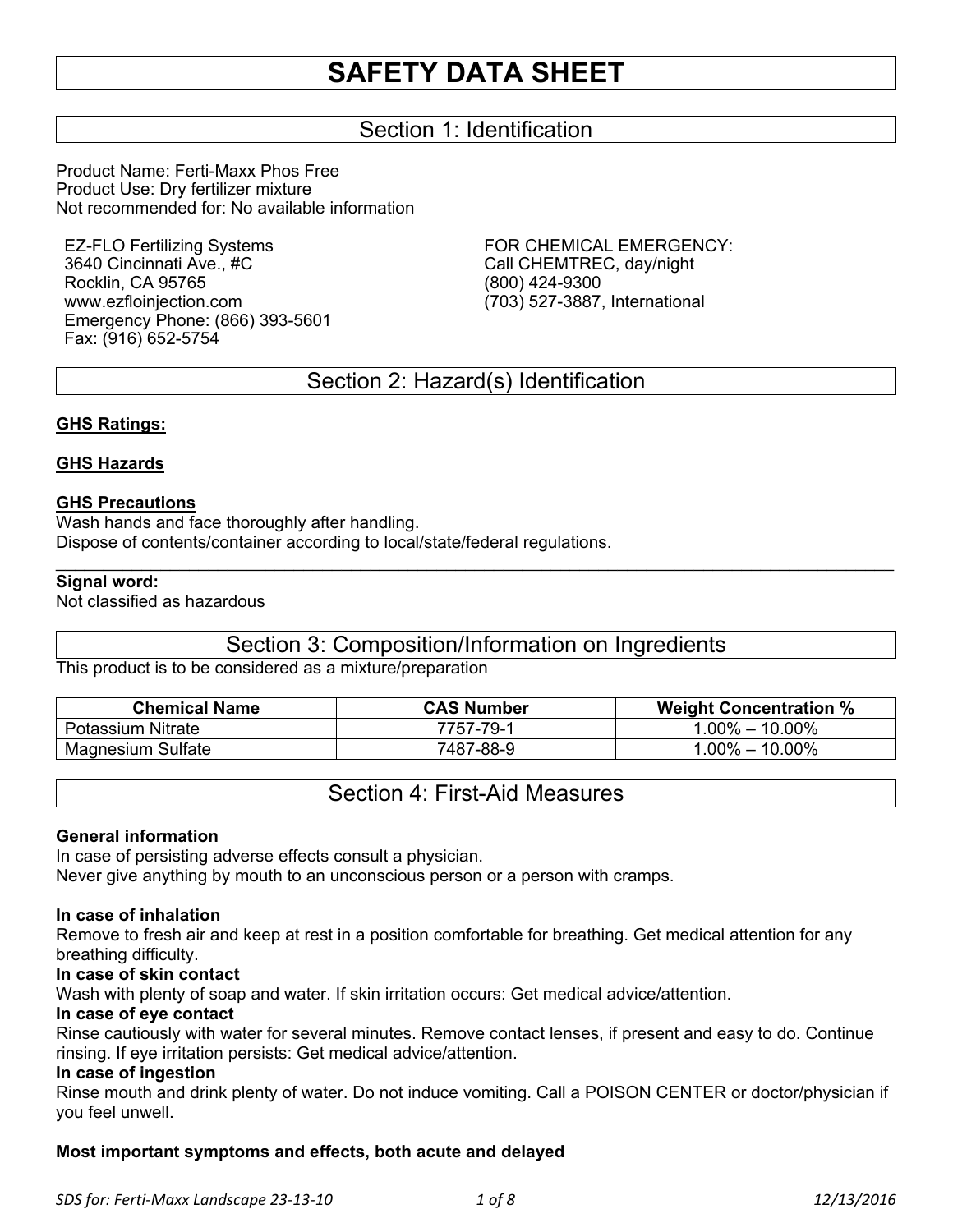The following symptoms may occur:

In case of inhalation Irritation to respiratory tract Delayed lung effects after short term exposure to thermal degradation products In case of skin contact May cause redness or irritation In case of eye contact May cause redness or irritation In case of ingestion Ingestion of large amounts may cause: gastrointestinal disturbances

# **Indication of any immediate medical attention and special treatment needed**

Treat symptomatically.

# Section 5: Fire-Fighting Measures

#### **Extinguishing media**

Suitable extinguishing media: Use any suitable mean for extinguishing surrounding fire. Unsuitable material: None, but attention should be paid to compatibility with chemicals surrounding.

## **Specific hazards arising from the chemical**

Thermal decomposition can lead to the escape of toxic/corrosive gases and vapours. Thermal decomposition products: Nitrous oxides (NOx), nitrites, phosphorus oxides, ammonia and metallic oxides.

#### **Protective equipment and precautions for firefighters**

Wear self-contained breathing apparatus and chemical protective clothing.

# Section 6: Accidental Release Measures

#### **Personal precautions**

Provide adequate ventilation. Wear personal protection equipment (Section 8).

#### **Environmental precautions**

Do not allow to enter into surface water or drains. Ensure waste is collected and contained.

## **Methods and material for containment and cleaning up**

Take up mechanically, placing in appropriate containers for disposal or recovery. Unsuitable material for containment/taking up: None specified

#### **Other information**

None

Section 7: Handling and Storage

#### **Precautions for Safe Handling**

Avoid generation of dust. Provide adequate ventilation. Wear personal protective equipment. Wash hands and face thoroughly after handling. Do not eat, drink or smoke when using this product.

## **Conditions for safe storage, including any incompatibilities**

Keep/store only in original container. Store in a well-ventilated place. Keep container tightly closed.

#### Perchlorate containing product - Special handling may apply. See

www.dtsc.ca.gov/hazardouswaste/perchlorate and Section 15 for more information regarding California State regulations.

# Section 8: Exposure Controls / Personal Protection

## **Exposure Guidelines**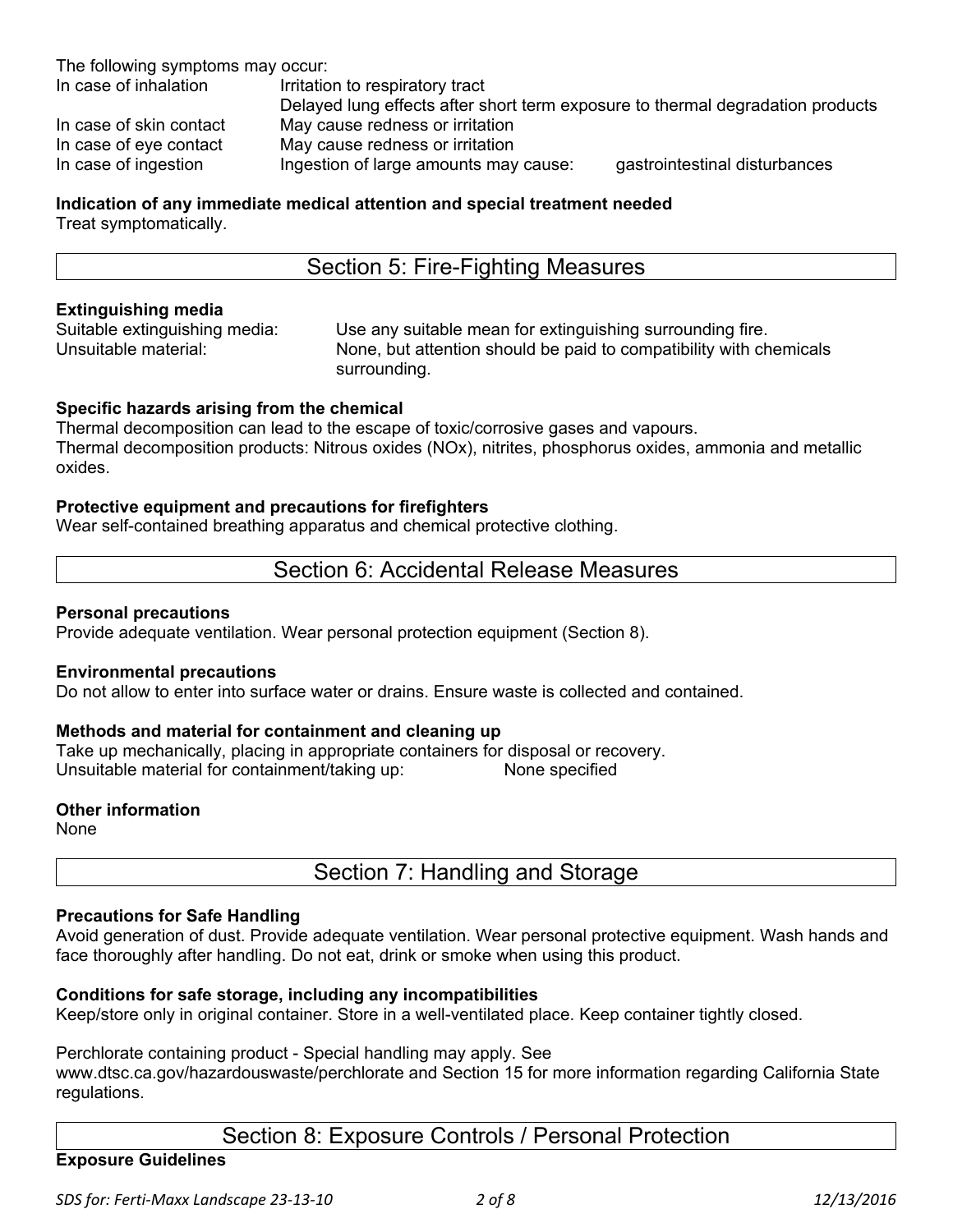# **Occupational exposure limits**

|              | Potassium nitrate            |
|--------------|------------------------------|
| PEL.         | Not Established              |
| STEL/ceiling | Not Established              |
|              |                              |
| TWA          | Not Established              |
| STEL/ceiling | Not Established              |
|              | ACGIH (2012 TLVs® and BEIs®) |

#### **Derived No-Effect Level (DNEL) suggested by the manufacturer**

| Workers (industrial/professional):            |                         |
|-----------------------------------------------|-------------------------|
| DNEL Human, dermal, long term (repeated):     | 20 mg/kg/day (systemic) |
| DNEL Human, inhalation, long term (repeated): | 30 mg/m3 (systemic)     |

Derived No-Effect Level (DNEL) is the level of exposure to the substance above which humans should not be exposed.

## **Engineering controls**

Use exhaust ventilation to keep airborne concentrations below exposure limits.

#### **Personal Protective Equipment**

| Eye/face protection           | Chemical goggles recommended.                                           |
|-------------------------------|-------------------------------------------------------------------------|
| <b>Skin Protection</b>        | Nitrile rubber gloves, recommended.                                     |
| <b>Respiratory Protection</b> | Wear respiratory protection, where airborne concentrations are expected |
|                               | to exceed exposure limits                                               |

#### **General Hygiene Considerations**

Avoid contact with eyes and skin. Wash hands and face thoroughly after handling. Do not eat, drink or smoke when using this product.

#### Section 9: Physical and Chemical Properties **Information on basic physical and chemical properties**  Appearance **Solid**, crystalline powder Colour white white Odour **Odourless** Odour Threshold No applicable pH value No data available Melting point / freezing range No data available Boiling temperature / boiling range Not applicable Flash point Not applicable Vapourisation rate / Evaporation rate No data available Flammable solids Not flammable Explosion limits (LEL, UEL) Not applicable Vapour pressure No data available Vapour density No data available Relative Density **No. 2018** No data available Solubility  $> 100 \text{ g/L}$  at  $20^{\circ} \text{C} / 68^{\circ} \text{F}$  (water) Partition coefficient n-octanol /water Not applicable Auto Ignition temperature (AIT) Not applicable Decomposition temperature No data available Viscosity **Not applicable** Explosive properties<br>
Oxidising properties<br>
Oxidizer Oxidising properties

# **Other information**

None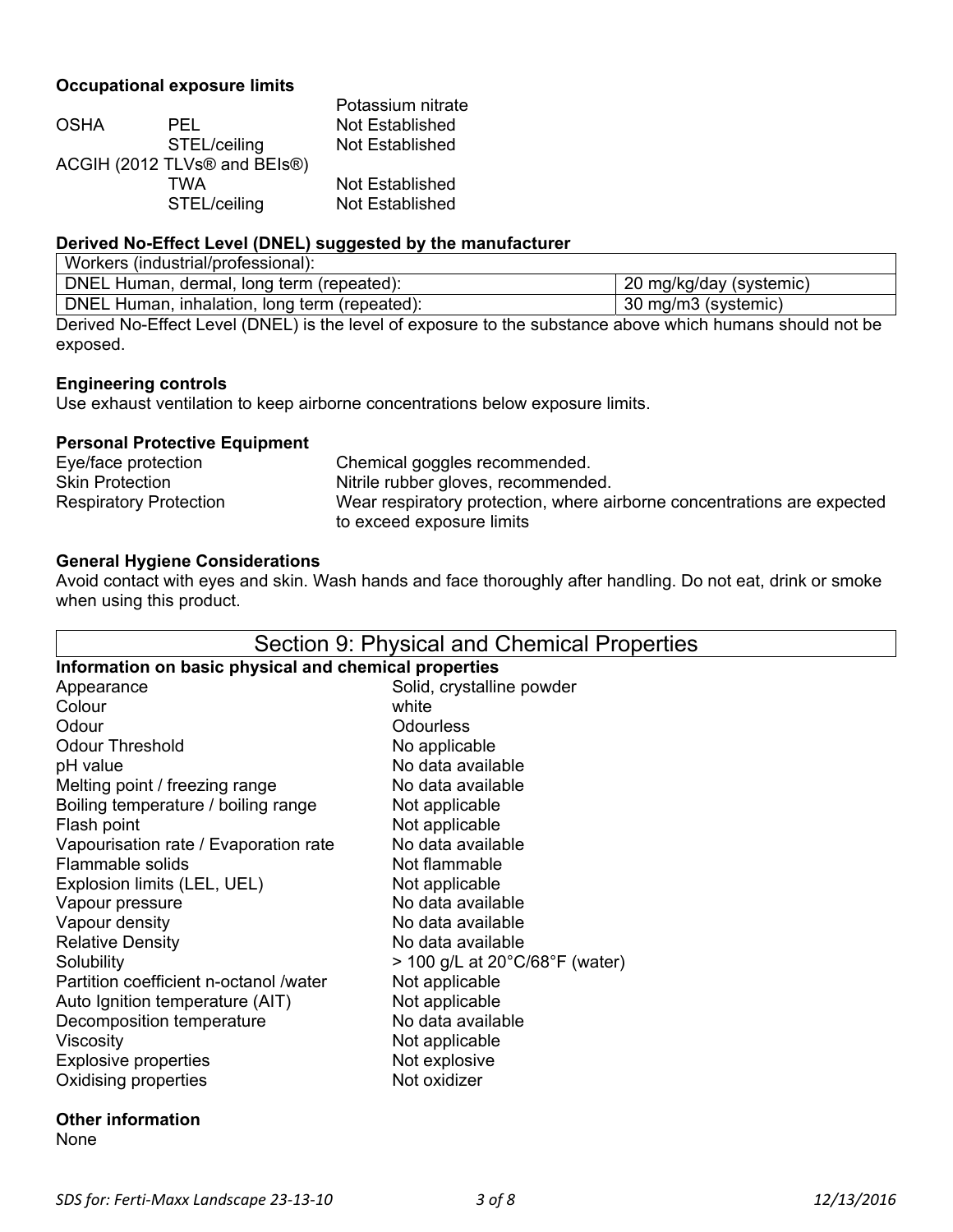# Section 10: Stability and Reactivity

#### **Reactivity**

No hazardous reaction when handled and stored according to provisions.

#### **Chemical stability**

Stable under normal storage and temperature conditions.

#### **Possibility of hazardous reactions**

None identified

#### **Conditions to avoid**

Keep away from flammable, combustible, strong acids, and reducing materials

#### **Incompatible materials**

Flammable, combustible, strong acids, and reducing substances under specific conditions

#### **Hazardous decomposition products**

Thermal decomposition products: Nitrous oxides (NOx), nitrites, phosphorus oxides, ammonia and metallic oxides.

# Section 11: Toxicological Information

The following information mostly refers to the major component of the product.

#### **Likely routes of exposure (inhalation, ingestion, skin and eye contact)**

Eye contact, skin contact and inhalation. Exposure by ingestion is not expected to occur through normal industrial or agricultural use.

## **Symptoms related to the physical, chemical and toxicological characteristics**

May be irritant to the respiratory tract. May cause redness or irritation to the skin and eyes. Ingestion of large amounts may cause gastrointestinal disturbances. May cause delayed lung effects after short term exposure to thermal degradation products.

## **Information on toxicological effects from short and long term exposure**

There is no data for the mixture itself.

#### **Acute toxicity**

Acute oral toxicity and the set of the LD50: Acute Toxicity Estimate for the mixture  $>2000$  mg/kg bw (additivity formula) Acute dermal toxicity and the control of the LD50: Acute Toxicity Estimate for the mixture >2000 mg/kg pc (additivity formula) Acute inhalation toxicity **LC50:** 

Acute Toxicity Estimate for the mixture Does not contain acutely toxic ingredients/impurities.

Assessment / classification: Based on available data for the ingredients of the mixture, the classification criteria are not met.

## **Irritant and corrosive effects**

There is no data for the mixture itself. Irritation to the skin This product does not contain relevant ingredients classified as corrosive or irritant to the skin in accordance with OSHA, 29 CFR 1910.1200 Irritation to eyes This product does not contain relevant ingredients classified as serious eye damage / eye irritant in accordance with OSHA, 29 CFR 1910.1200 Assessment / classification: Based on available data for the ingredients of the mixture, the classification criteria are not met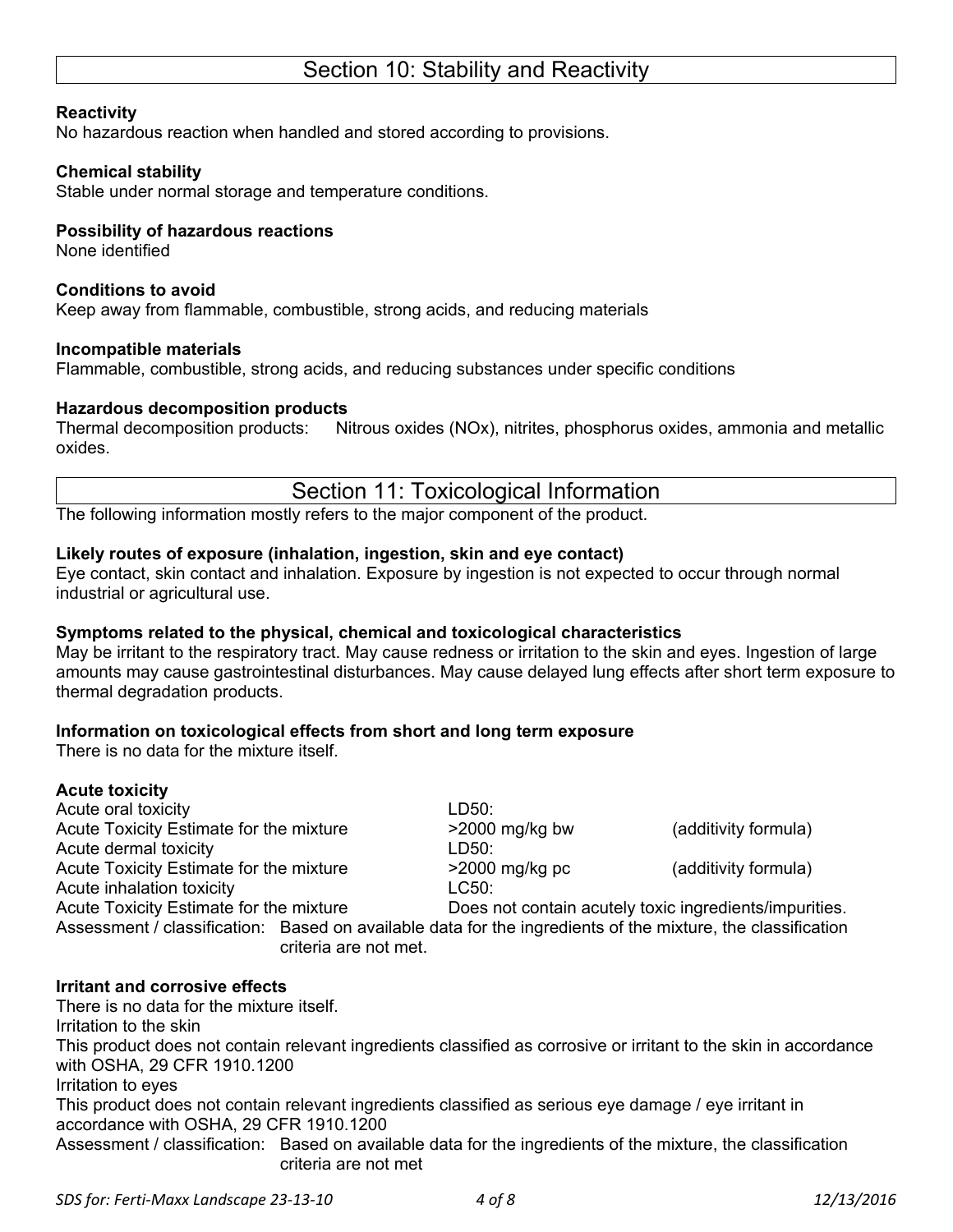#### **Respiratory or skin sensitization**

There is no data for the mixture itself. The product does not contain ingredients classified as a respiratory or skin sensitizer present at or above their cut-off value in accordance with OSHA.29 CFR 1910.1200 Assessment / classification: Based on available data for the ingredients of the mixture, the classification criteria are not met

#### **Genetic effects**

The product does not contain ingredients classified as germ cell mutagens present at or above their cut-off value in accordance with OSHA, 29 CFR 1910.1200.

Assessment / classification: Based on available data for the ingredients of the mixture, the classification criteria are not met

#### **Reproductive toxicity**

The product does not contain ingredients classified as a category 1 or category 2 reproductive toxicant or for effects on or via lactation present at or above their cut-off value in accordance with OSHA, 29 CFR 1910.1200 Assessment / classification: Based on available data for the ingredients of the mixture, the classification criteria are not met

#### **Specific target organ toxicity (single exposure)**

There is no data for the mixture itself.

The product does not contain relevant ingredients classified as Target Organ Toxicant in accordance with OSHA, 29 CFR 1910.1200.

Assessment / classification: Based on available data for the ingredients of the mixture, the classification criteria are not met

#### **Specific target organ toxicity (repeated exposure)**

There is no data for the mixture itself.

The product does not contain relevant ingredients classified as Target Organ Toxicant in accordance with OSHA, 29 CFR 1910.1200.

Assessment / classification: Based on available data for the ingredients of the mixture, the classification criteria are not met

#### **Aspiration hazard**

Physicochemical data and toxicological information does not indicate an aspiration hazard. Assessment / classification: Based on available data for the ingredients of the mixture, the classification criteria are not met

#### **Carcinogenicity**

| International Agency for Research on Cancer (IARC) | No component of this product present at levels<br>$\geq$ 0.1% is identified as probable, possible or<br>confirmed human carcinogen by IARC. |
|----------------------------------------------------|---------------------------------------------------------------------------------------------------------------------------------------------|
| National Toxicology Program (NTP)                  | No component of this product present at levels<br>$\geq$ 0.1% is identified as known or anticipated<br>carcinogen by NTP.                   |
| 29 CFR part 1910, subpart Z                        | No component of this product present at levels<br>$\geq$ 0.1% is identified as carcinogen or potencial<br>carcinogen by OSHA.               |
| California Proposition 65                          | No component of this product present at levels<br>≥0.1% is identified as carcinogen by California<br>Prop.65.                               |
| WHO (2003) Nitrate in drinking water               | No association between nitrate exposure in<br>humans and the risk of cancer                                                                 |
| Assessment / classification:                       | Based on available data, the classification criteria is not met                                                                             |
| <b>Other Toxicological Information</b>             |                                                                                                                                             |

# *SDS for: Ferti‐Maxx Landscape 23‐13‐10 5 of 8 12/13/2016*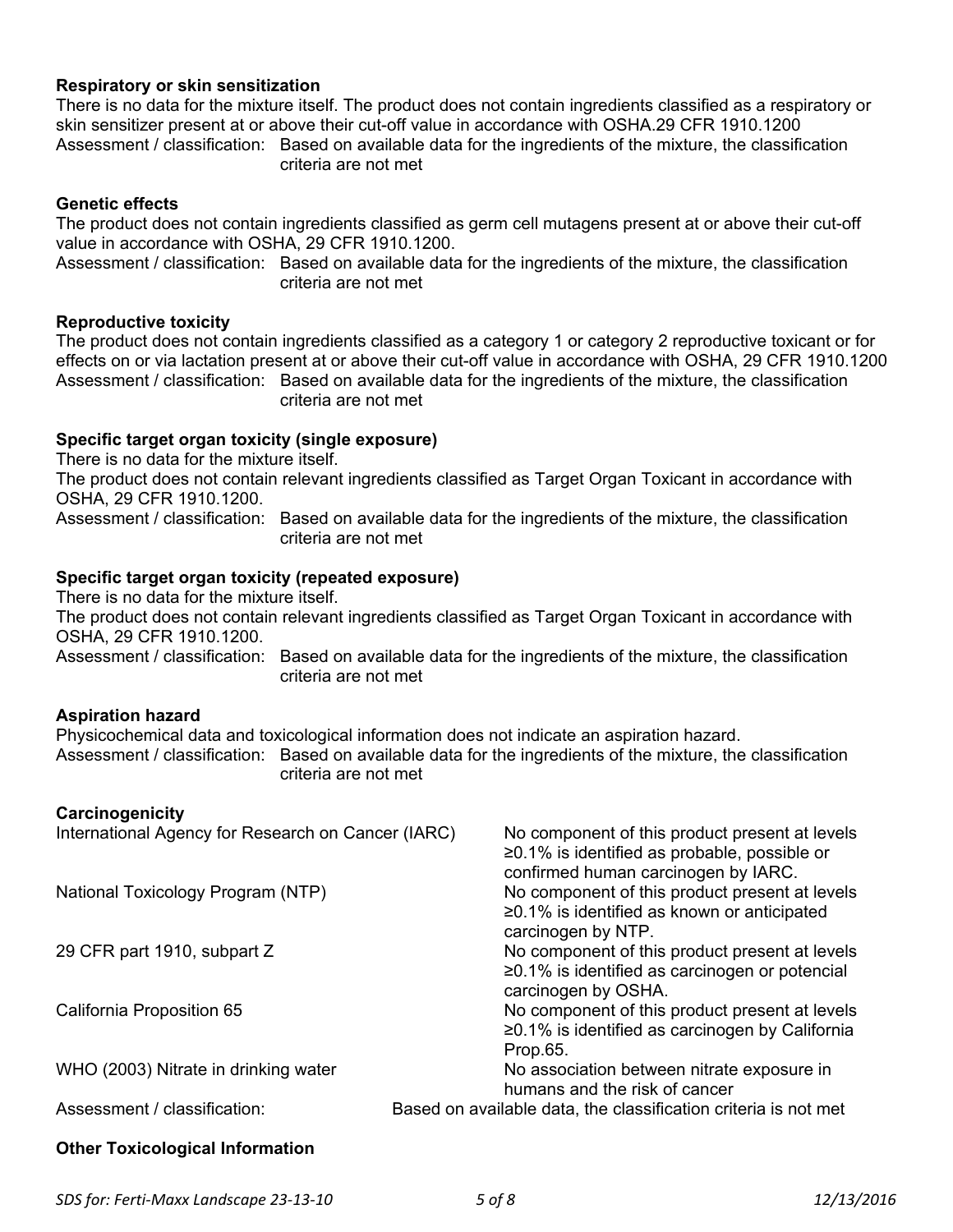This product contains trace amounts of naturally-occurring perchlorate and iodate. Like other goitrogenic substances, perchlorate may affect iodine uptake by thyroid under specific conditions.

# Section 12: Ecological Information

There is no data for the mixture itself. The following information mostly refers to the major component of the product.

# **Ecotoxicity**

# **Aquatic Toxicity**

Toxicity estimate for the mixture (summation method)

| 96-h L(E)C50                | $>100 \text{ mg/L}$  | Fish                                                                           |
|-----------------------------|----------------------|--------------------------------------------------------------------------------|
| 24-h E(E)C50                | $>100$ mg/L          | Daphnia magna (fresh water flea).                                              |
| 72-h E(E)C50                | $>100 \text{ mg/L}$  | Algae                                                                          |
| Assessment / classification |                      | Based on available data for the ingredients of the mixture, the classification |
|                             | criteria are not met |                                                                                |

## **Persistence and degradability**

No data available for this mixture.

## **Bioaccumulative potential**

Low potential for bioaccumulation based on physicochemical properties of main components.

#### **Mobility in soil**

The components of this mixture have a low potential for adsorption. Portion not taken up by plants, can leach to groundwater.

#### **Other adverse effects**

Excess nitrate leaching may enrich waters leading to eutrophication.

# Section 13: Disposal Considerations

Disposal should be in accordance with applicable federal and state laws. It is the responsibility of the waste generator to determine the toxicity and physical properties of the material generated to determine the proper waste identification and disposal method in compliance with applicable regulations.

Waste containing nitrates that exhibit the characteristic of ignitability has the EPA Hazardous Waste Number of D001 according to the Resource Conservation and Recovery Act (RCRA) 40 CFR 261. Perchlorate containing product - Special handling may apply. See

www.dtsc.ca.gov/hazardouswaste/perchlorate and Section 15 for more information regarding California State regulations.

| Section 14: Transportation Information                 |                    |  |
|--------------------------------------------------------|--------------------|--|
| US DOT (49CFR part 172)                                |                    |  |
| UN-No.                                                 | Non dangerous good |  |
| <b>UN Proper Shipping Name</b>                         | Not applicable     |  |
| Hazard class                                           | Not applicable     |  |
| Packing group                                          | Not applicable     |  |
| Hazard label(s)                                        | Not applicable     |  |
| Special marking                                        | No.                |  |
| <b>Special Provision</b>                               | No.                |  |
| <b>International Maritime Organization (IMDG Code)</b> |                    |  |
| UN-No.                                                 | Non dangerous good |  |
| <b>UN Proper Shipping Name</b>                         | Not applicable     |  |
| <b>Hazard class</b>                                    | Not applicable     |  |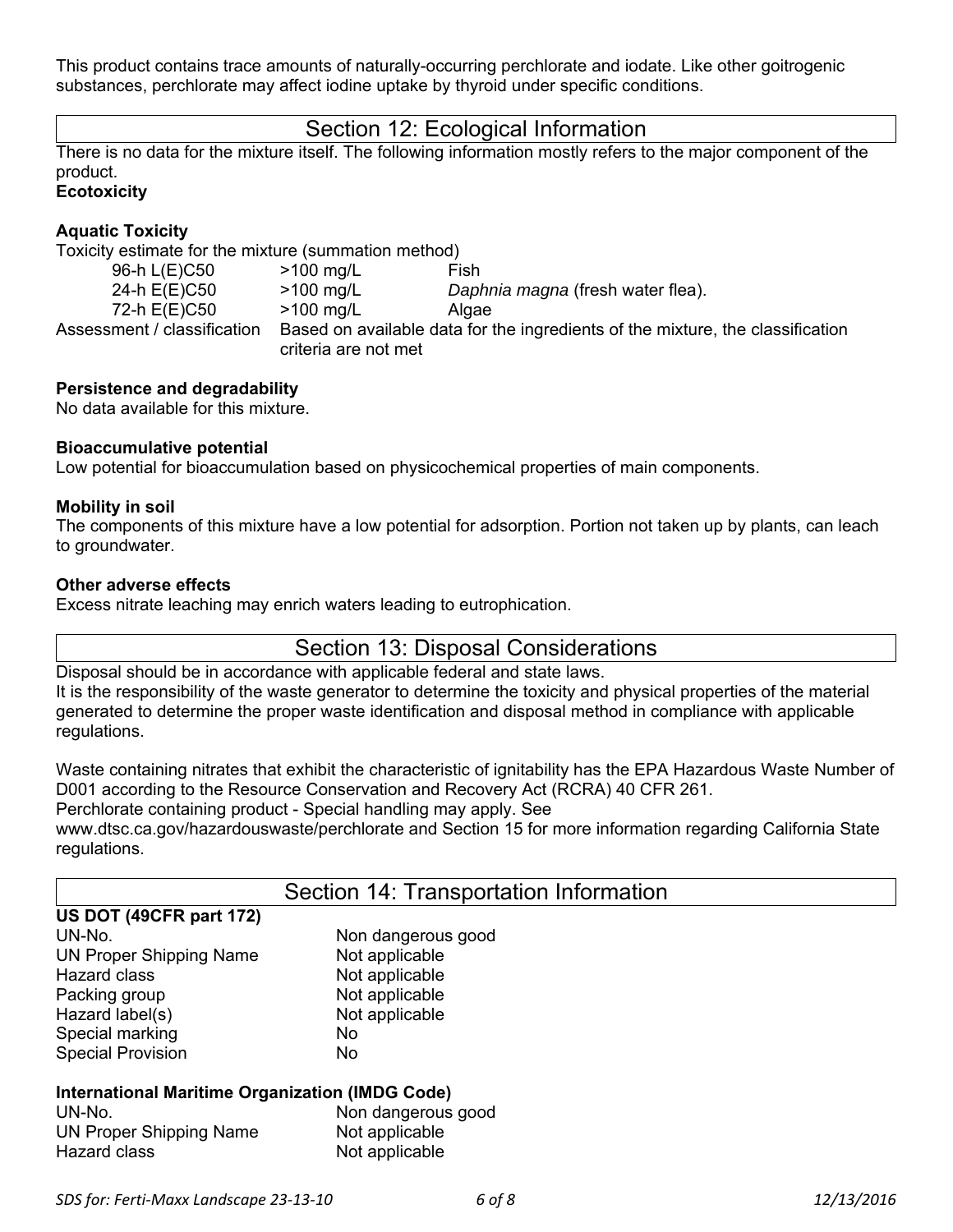| Packing group    | Not applicable |
|------------------|----------------|
| Marine pollutant | No             |
| Hazard label(s)  | Not applicable |
| Special marking  | N٥             |

# **International Civil Aviation Organization (ICAO) and International Air Transport Association (IATA)**

UN-No. Non dangerous good UN Proper Shipping Name Not applicable Hazard class Not applicable<br>Packing group Not applicable Packing group Not applicable<br>
Hazard label(s) Not applicable Hazard label(s) Not<br>Special marking No Special marking

# **Special handling procedure**

None

**Transport in bulk according to Annex II of MARPOL 73/78 and the IBC Code**  Not applicable

## **Other special precautions**

None

| Section 15: Regulatory Information                                           |                                                                                      |  |
|------------------------------------------------------------------------------|--------------------------------------------------------------------------------------|--|
| <b>US Federal</b>                                                            |                                                                                      |  |
| <b>SARA Title III Rules</b>                                                  |                                                                                      |  |
| Section 311/312 Hazard Classes                                               |                                                                                      |  |
| <b>Acute Health Hazard</b><br>No                                             |                                                                                      |  |
| <b>Chronic Health Hazard</b><br>No                                           |                                                                                      |  |
| <b>Fire Hazard</b><br>No                                                     |                                                                                      |  |
| <b>Release of Pressure</b><br>No                                             |                                                                                      |  |
| Reactive Hazard<br>No                                                        |                                                                                      |  |
| Section 313 Toxic Chemicals                                                  |                                                                                      |  |
|                                                                              | N511 Nitrate compounds (water dissociable; reportable only when in aqueous solution) |  |
| Section 302 Extremely Hazardous Substances (EHS)/CERCLA Hazardous Substances |                                                                                      |  |
| None ingredient is listed.                                                   |                                                                                      |  |
| NFPA 704/2012: National Fire Protection Association                          |                                                                                      |  |
| <b>Health</b><br>1                                                           |                                                                                      |  |
| Fire<br>0                                                                    |                                                                                      |  |
| 0<br>Reactivity                                                              |                                                                                      |  |
| Special<br>None                                                              |                                                                                      |  |
| <b>US State Regulations</b>                                                  |                                                                                      |  |
| California Proposition 65                                                    | None ingredient is listed.                                                           |  |
| California Code of Regulations Title 22 (Health &                            |                                                                                      |  |
| Safety Code), Chapter 33                                                     | See http://www.dtsc.ca.gov/hazardouswaste/perchlorate/                               |  |
| <b>Chemical Inventories</b>                                                  |                                                                                      |  |
| <b>United States TSCA</b>                                                    | All ingredients are listed                                                           |  |
| Canada DSL                                                                   | All ingredients are listed                                                           |  |
| European Union (EINECS)                                                      | All ingredients are listed                                                           |  |
| Japan (METI)                                                                 | All ingredients are listed                                                           |  |
|                                                                              |                                                                                      |  |

# Section 16: Other Information

This SDS complies with 29 CFR part 1910 subpart Z (2012) and ANSI Standard Z400.1-2004